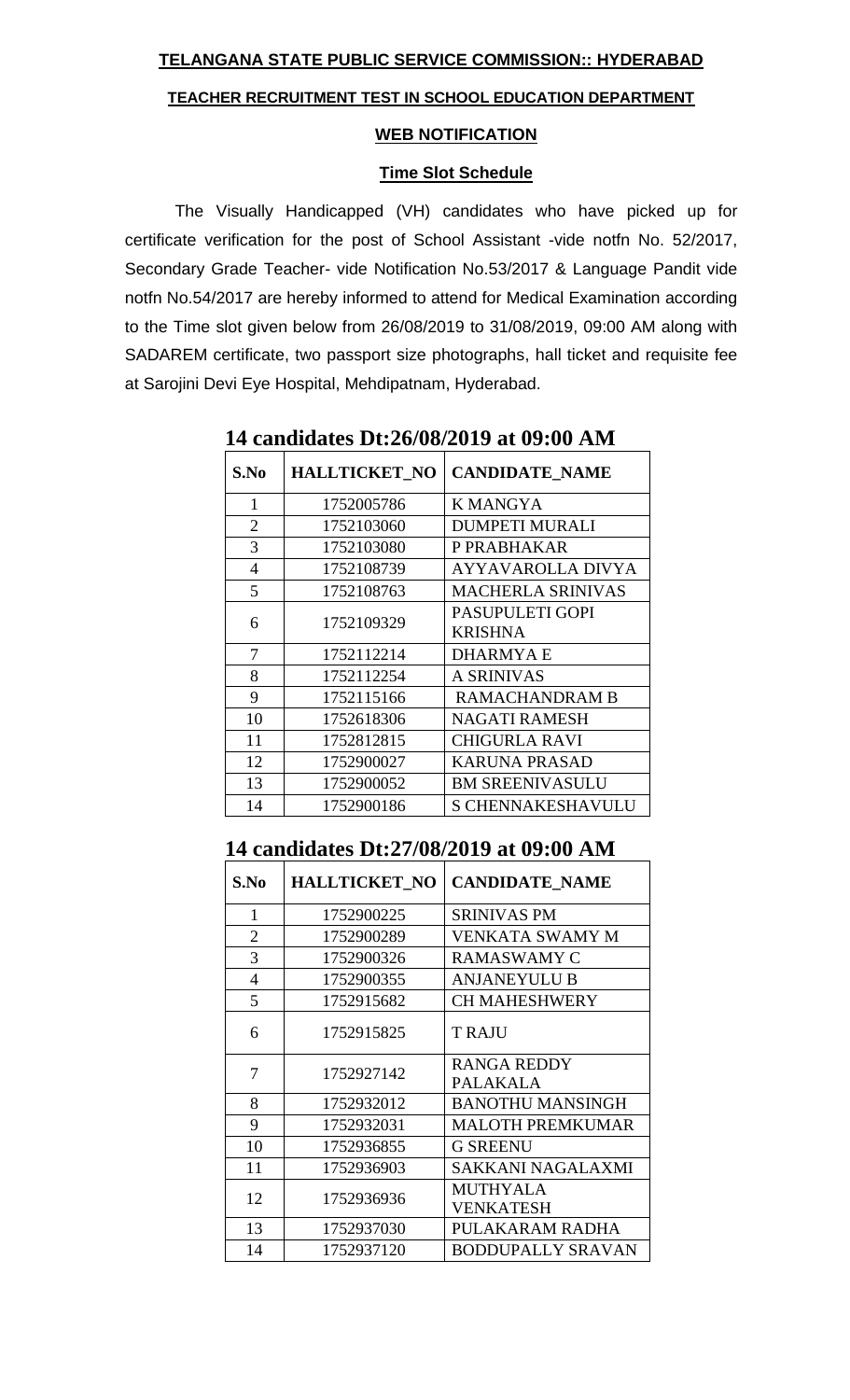**14 candidates Dt:28/08/2019 at 09:00 AM**

| S.No           | <b>HALLTICKET_NO</b> | <b>CANDIDATE NAME</b>                      |
|----------------|----------------------|--------------------------------------------|
| $\mathbf{1}$   | 1752937155           | <b>BOLLIGORLA KRANTHI</b><br><b>KUMAR</b>  |
| $\overline{2}$ | 1752941359           | <b>SURAMPALLY SRIKANTH</b><br><b>REDDY</b> |
| 3              | 1752960457           | <b>NISAR FATHIMA</b>                       |
| $\overline{4}$ | 1753004622           | <b>G BADE SAB</b>                          |
| 5              | 1753005806           | <b>NARESH N</b>                            |
| 6              | 1753005856           | <b>M DEEPIKA REDDY</b>                     |
| 7              | 1753005879           | <b>GUNDURI GAYATHRI</b>                    |
| 8              | 1753005900           | <b>EDGI ANITHA</b>                         |
| 9              | 1753005904           | <b>B JYOTHI</b>                            |
| 10             | 1753005907           | OTHE VIJAYA LAKSHMI                        |
| 11             | 1753008135           | <b>BOINI REVATHI</b>                       |
| 12             | 1753008141           | <b>NANCHERLA</b><br><b>RAMESHWAR</b>       |
| 13             | 1753008147           | <b>D SRIDHARREDDY</b>                      |
| 14             | 1753008171           | SHERI VISHNUVARDHAN<br><b>REDDY</b>        |

# **candidates Dt:29/08/2019 at 09:00 AM**

| S.No           | <b>HALLTICKET NO</b> | <b>CANDIDATE NAME</b>            |
|----------------|----------------------|----------------------------------|
| 1              | 1753008233           | <b>CHILAM NARESH</b>             |
| $\overline{2}$ | 1753008595           | PALADI PARAMESH                  |
| 3              | 1753014346           | <b>INDURI POCHAIAH</b>           |
| 4              | 1753016373           | <b>ARUGONDA PRANAVI</b>          |
| 5              | 1753016697           | <b>MALOTHU</b><br>VENKATESHWARLU |
| 6              | 1753016711           | <b>GANDE MAHESHWARI</b>          |
| 7              | 1753016722           | <b>SURA ASHWINI RENU</b>         |
| 8              | 1753019130           | <b>SHAIK FATHIMABEGUM</b>        |
| 9              | 1753019135           | <b>MIRYALA VIJAY KUMAR</b>       |
| 10             | 1753019148           | <b>JALAGAM JYOTHI</b>            |
| 11             | 1753019185           | ITHAGONI                         |
|                |                      | <b>RAJYALAKSHMI</b>              |
| 12             | 1753019202           | <b>GANTA LAXMI</b>               |
| 13             | 1753019203           | GANGADARA NAVYA                  |

# **14 candidates Dt:30/08/2019 at 09:00 AM**

| S.No | <b>HALLTICKET NO</b> | <b>CANDIDATE_NAME</b>     |
|------|----------------------|---------------------------|
| 1    | 1753019221           | <b>BOLLEDDU RENUKA</b>    |
| 2    | 1753021247           | RAMAGIRI RAMYA            |
| 3    | 1753028237           | <b>GURRAPPAGARI</b>       |
|      |                      | VENKATARAJU               |
| 4    | 1753028246           | REDDYMALLA RAVALI         |
| 5    | 1753029109           | <b>KONDI POOJA</b>        |
| 6    | 1753200846           | <b>MOHD AHMED</b>         |
| 7    | 1753200853           | <b>SYED MUTHAHIRUDDIN</b> |
| 8    | 1753200858           | <b>KHAJA MOHINUDDIN</b>   |
| 9    | 1753200883           | <b>MOHD TAQUI</b>         |
| 10   | 1753008210           | PACHARI BALAKRISHNA       |
|      |                      | <b>REDDY</b>              |
| 11   | 1753005906           | <b>GOVINDU A</b>          |
| 12   | 1754102296           | <b>JAMPALA RAMESH</b>     |
| 13   | 1754103637           | SWAPNA SAMUDRALA          |
| 14   | 1754103849           | <b>KURRA SAIDULU</b>      |